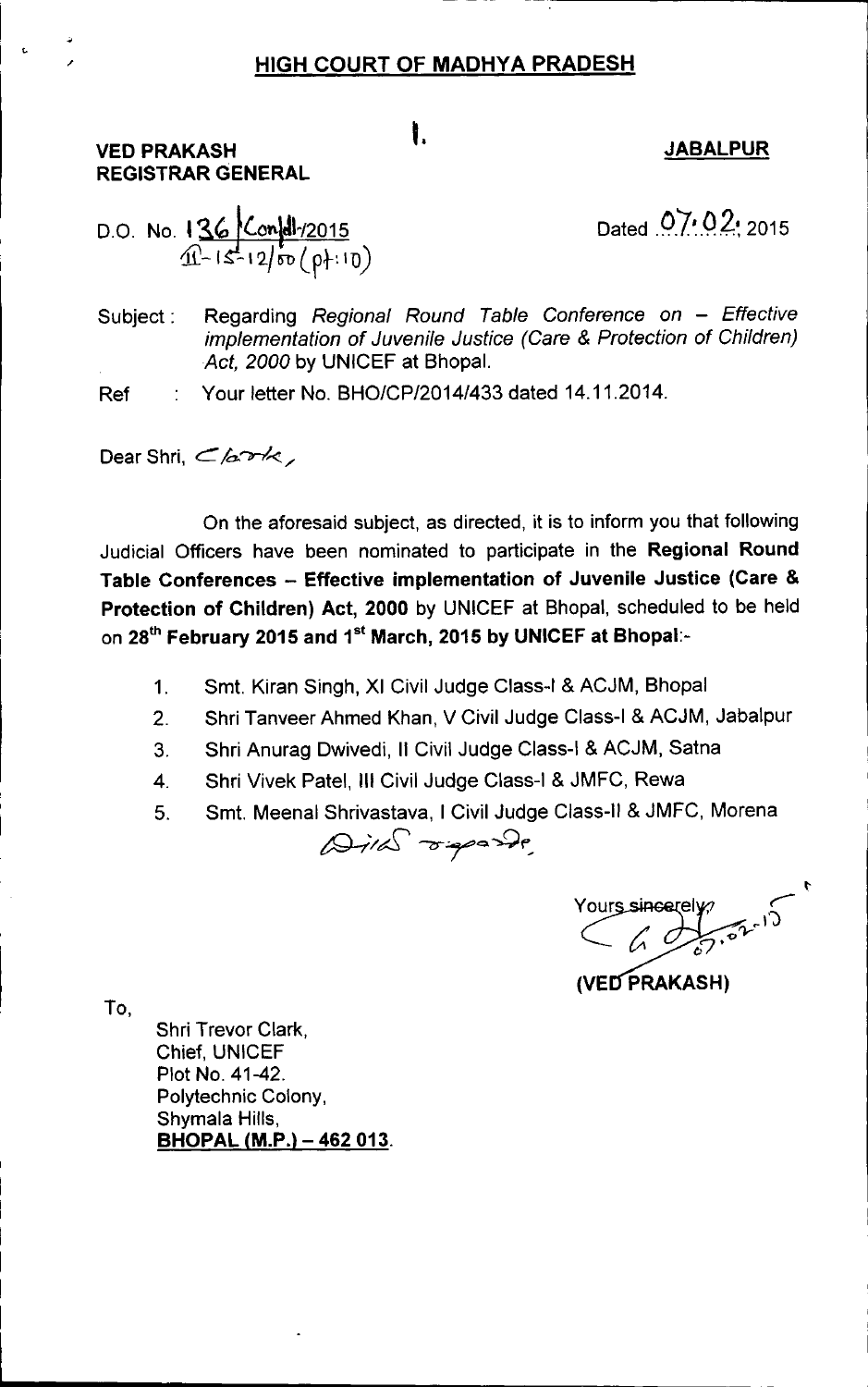$\frac{137 \log_{10}(2015)}{2015}$  Dated 0.7:02:2015  $\text{11} - 15 - 12$  ( $\text{00}$  /  $\text{110}$ )

Copy forwarded to:-

- The Principal Secretary, Government of M.P., Law & Legislative Affairs  $\mathbf{1}$ . Department, Vindhyachal Bhawan, Bhopal for information.
- $2.$ 1. Smt. Kiran Singh, XI Civil Judge Class-I & ACJM, Bhopal
	- 2. Shri Tanveer Ahmed Khan, V Civil Judge Class-I & ACJM, Jabalpur
	- 3. Shri Anurag Dwivedi, Il Civil Judge Class-I & ACJM, Satna
	- 4. Shri Vivek Patel, III Civil Judge Class-J & JMFC, Rewa
	- Smt. Meenal Shrivastava, I Civil Judge Class-II & JMFC, Morena

with a direction to positively participate in the 'Regional Round Table Conference on - Effective implementation of Juvenile Justice (Care &  $\frac{P}{P}$  recession of Children) Act, 2000 by UNICEF at Bhopal', scheduled to be  $\frac{1}{10}$  on 28" February 2015 & 1st March 2015 at Hotel Jehan Numa

- Draft Agenda of the programme is enclosed.
- Stay arrangements of Judicial Officers shall be at National Judicial Academy, Bridpal from the evening of 27<sup>th</sup> February, 2015 to the morning of  $2<sup>nd</sup>$  March, 2015.
- As per rules, *TAIDA* shall be reimbursed to the Judicial Officers as per their entitlement on production of details and proof of the to and fro journey. Those Judicial Officers who will come in their own vehicle, the mileage charges shall be reimbursed to them as per their entitlement with duly signed receipts/distance declaration.
- The participants are not required to make any payment for lodging and boarding to the National Judicial Academy.
- The participants are requested to bring their Laptops with peripherals and software CDs., if provided, by the High Court.
- The participants shall come soberly dressed during the entire duration of the Conference.
- After attending the training programme, the participants are requested to intimate the Registry about their participation in the programme.
- The participants are directed to send comments/suggestions regarding experience of the Conference to the Director, Madhya Pradesh State Judicial Academy, Jabalpur.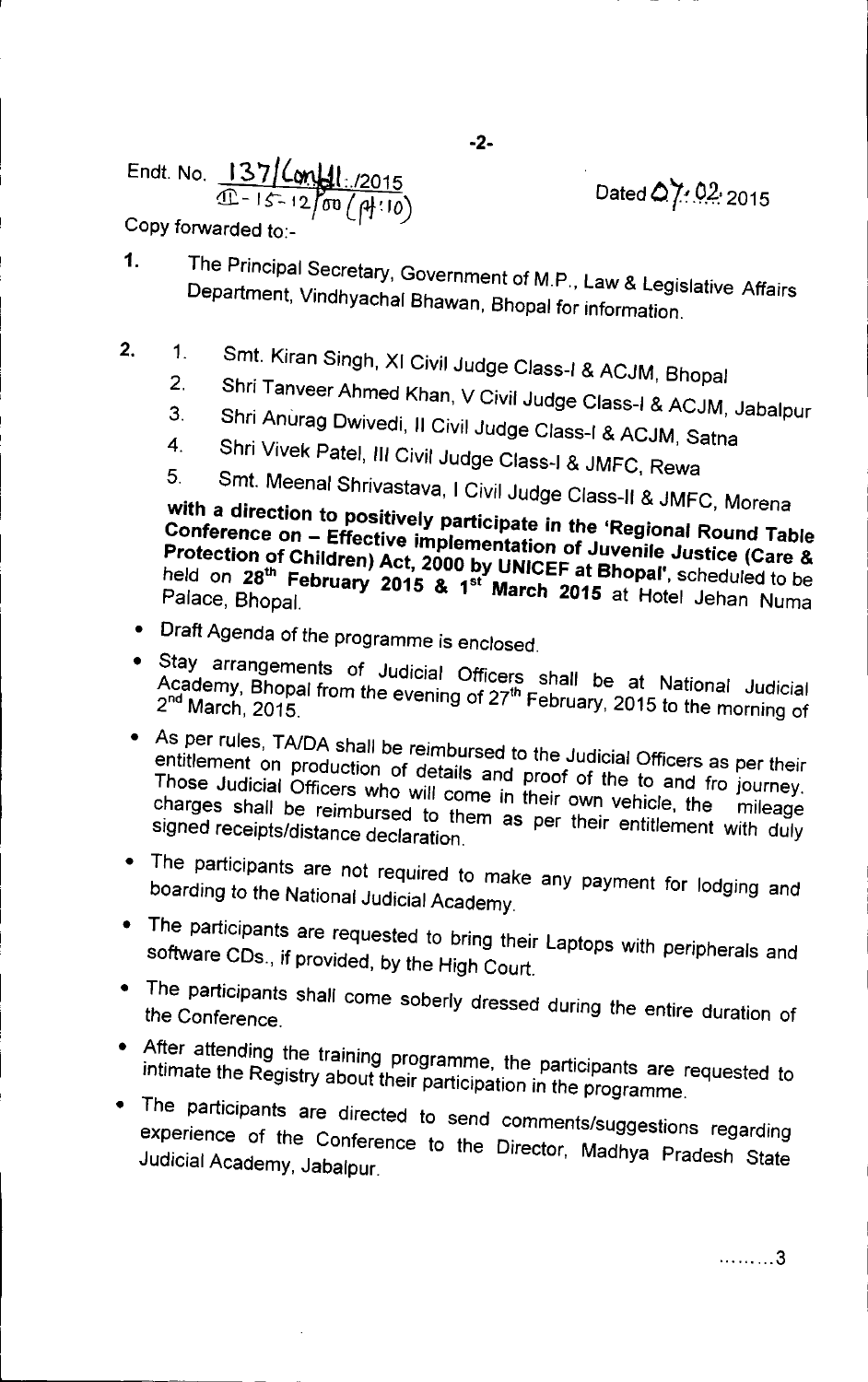- The participants should not seek any adjustment or exemption unless it is a case of *vis-major.*
- The participants are directed to send their travel plans well in advance to NJA.
- The participants nominated are further directed to arrange their Board Diaries in such a manner that no case is listed on the dates, on which they are directed to attend this training programme. In case, cases have been fixed for the said dates, summons should not be issued and if summons are issued, the parties should be informed about the change in dates.
- 3. The District & Sessions Judge, Bhopal/ Jabalpur/ Satna/ Rewa/ Morena/ for information and necessary action. You are further directed to send confirmation of receiving of this communication immediately, by mail/fax.
- 4. The Director, Madhya Pradesh State Judicial Academy, Jabalpur with a request to utilize the experience of the officers nominated for imparting training to other Judicial Officers during various training programmes.

 $\mathbb{Z}$ *~.dV*

**(VED PRAKASH) REGISTRAR GENERAL**

Enet: Draft Agenda.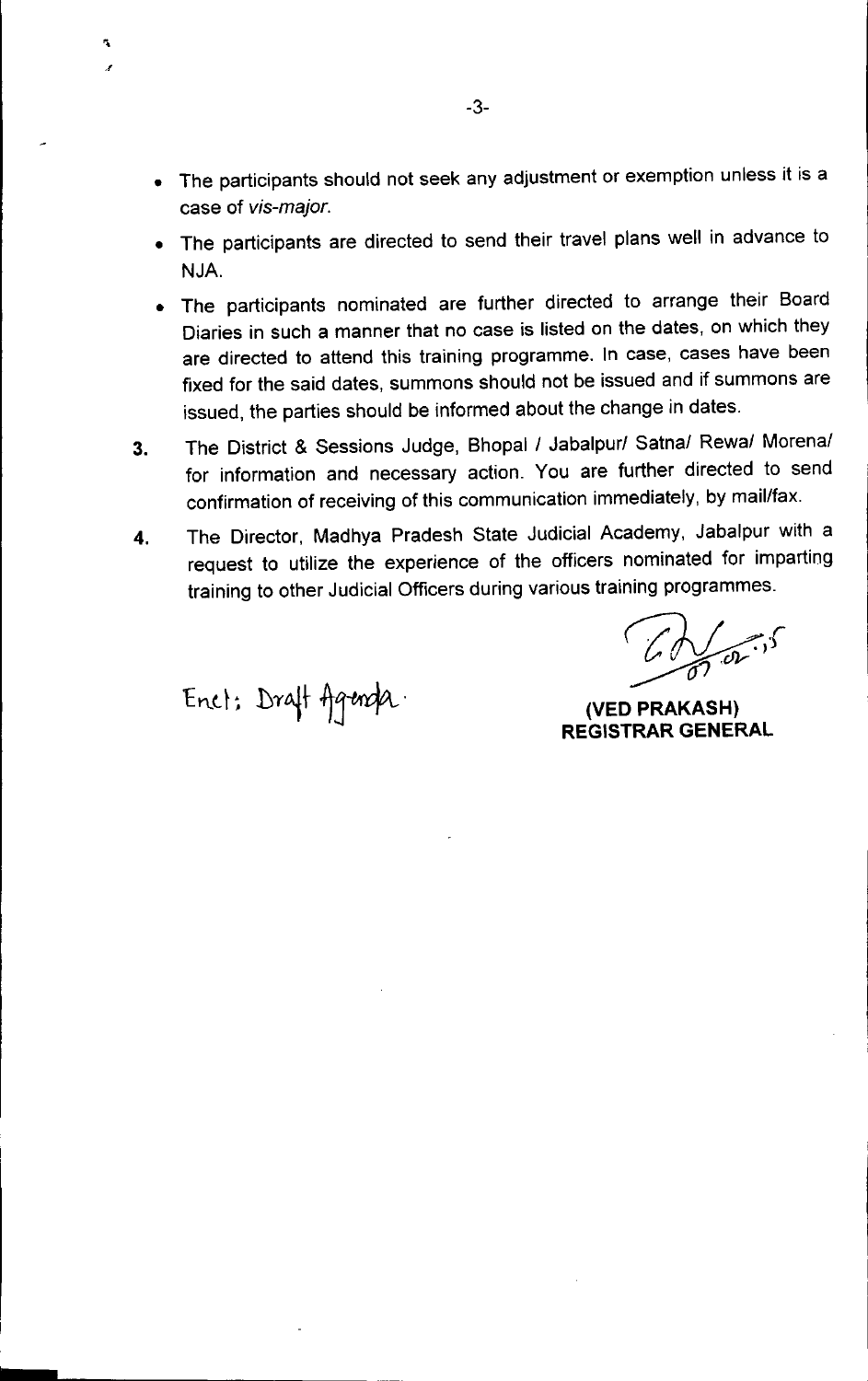# Draft Agenda  $4$ ,

Regional Round Table Conference of Western States & Delhi

On

 $\sum_{\alpha}$ 

"

Effective Implementation of Juvenile Justice (Care and Protection of Children) Act, 2000

Dates: 28.02.2015 & 01.03.2015 Venue: Hotel Jehan Numa Palace, Bhopal

Organized by: Supreme Court Committee and High Court Committees on Juvenile Justice

### Hosted By : Madhya Pradesh High Court, Madhya Pradesh State Judicial Academy, Women and Child Development Department, Government of M.P. with the support of UNICEF, MP Field Office

#### Technical Support from: Centre for Child and the Law (CCL) National Law School of India University (NLSIU), Bangalore

| Day 1<br>09.00 a.m. $-$ 09.25 a.m. |                                                                                                                                    |
|------------------------------------|------------------------------------------------------------------------------------------------------------------------------------|
| <b>Inaugural Programme:</b>        | Registration                                                                                                                       |
| 09.30 a.m. $-$ 09.35 a.m.          | Lighting of the Lamp                                                                                                               |
| 09.35 a.m. to 09.40 a.m.           | <b>Welcome Address</b><br>Hon'ble Shri Justice R.S. Jha<br>Judge and Chairperson, Juvenile Justice Committee<br>High Court of M.P. |
| 09.40 a.m. to 09.45 a.m.           | Remarks<br>Trevor Clark, Chief, UNICEF, M.P.                                                                                       |
| 09.45 a.m. to 09.55 a.m.           | <b>Introductory Remarks</b><br>Hon'ble Shri Justice A.M. Khanwilkar<br>Chief Justice of the High Court of M.P.                     |
| 09.55 a.m. to $10.10$ a.m.         | <b>Reflections and Views</b><br>Hon'ble Shri Justice Madan B. Lokur,<br>Judge, Supreme Court of India                              |
| 10.10 a.m. to 10.15 a.m.           | <b>Felicitation of the Guests</b>                                                                                                  |
| 10.15 a.m. to 10.45 a.m.           | Coffee/Tea Break                                                                                                                   |
|                                    |                                                                                                                                    |

 $\mathbf{r}$  is  $\mathbf{r}$  . The same  $\mathbf{r}$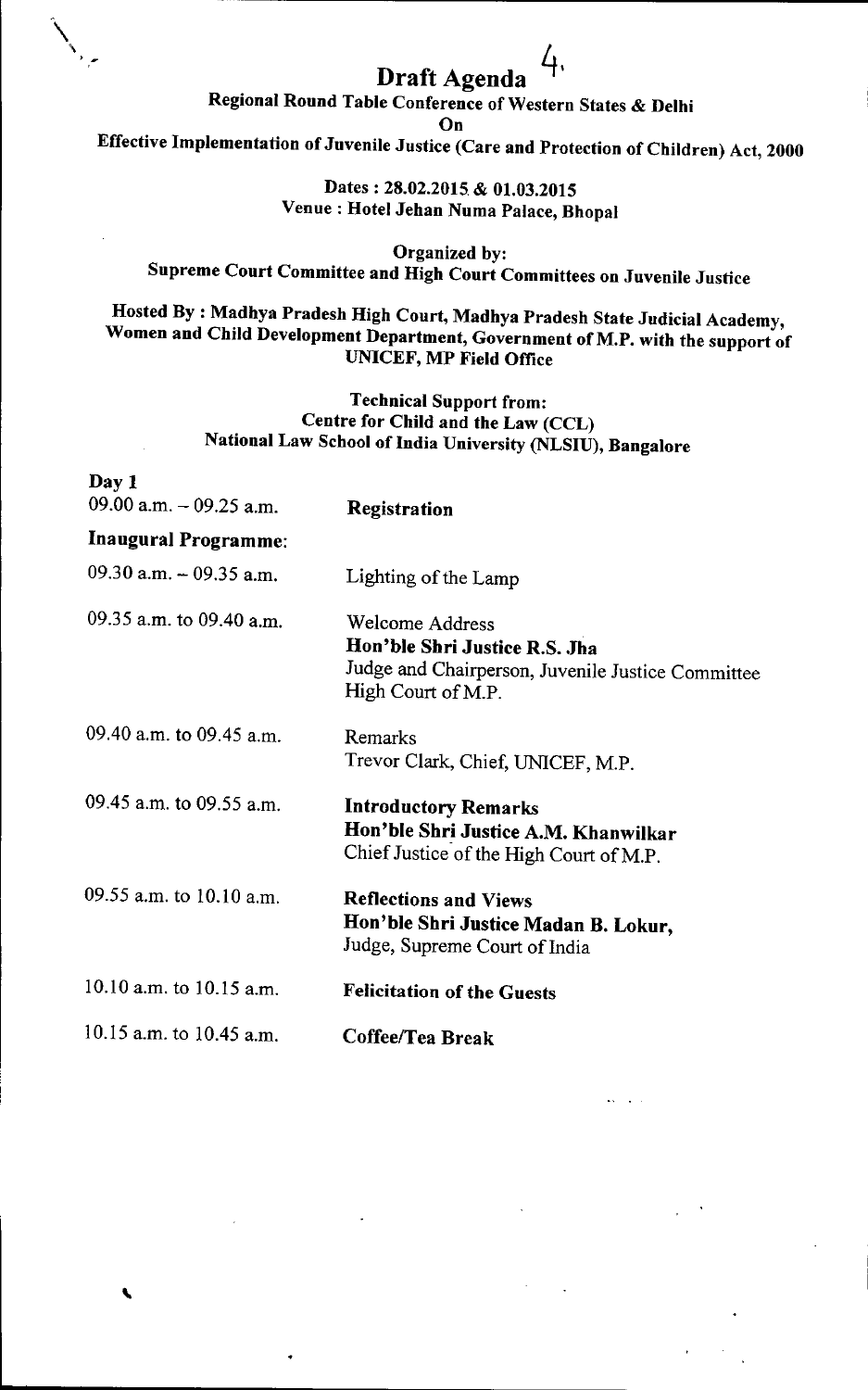## Technical Session - 1 Roundtable on State experiences on Status of the Implementation of the JJ Act and Key Challenges

| 10.45 a.m. to 11.30 a.m.  | Roundtable panel for Rajasthan<br>Hon'ble Judges, Rajasthan High Court and others                                                             |
|---------------------------|-----------------------------------------------------------------------------------------------------------------------------------------------|
| 11.30 a.m. $-$ 12.15 p.m. | Roundtable panel for Maharashtra/Goa<br>Hon'ble Judges, Maharashtra/Goa High Courts and<br>others                                             |
| 12.15 p.m. to 1.00 p.m.   | Roundtable panel for Gujarat<br>Hon'ble Judges, Gujarat High Court and others                                                                 |
| 01.00 p.m. $-2.00$ p.m.   | Lunch                                                                                                                                         |
| 02.00 p.m. - 03.00 p.m.   | Roundtable panel for Delhi<br>Hon'ble Judges, Delhi High Court and others                                                                     |
| 03.00 p.m. $-3.30$ p.m.   | Roundtable Panel for Madhya Pradesh<br>Hon'ble Judges, High Court of Madhya Pradesh and<br>others                                             |
| 03.30 p.m. $-$ 04.00 p.m. | Coffee/Tea Break                                                                                                                              |
| 04.00 p.m. – 05.30 p.m.   | Break-out groups to deliberate on (i) Problems,<br>(ii) Solutions, (iii) way forward: Facilitated by CCL of<br>National Law School, Bangalore |
|                           |                                                                                                                                               |

*Note: 7.30 p.rn. onwards - Cultural programme followed by Conference dinner at Hotel Jehan Numa Palace*

,

•

 $\sim 10^{-10}$ 

 $\mathcal{L}^{(1)}$  .

 $\mathbf{H}^{\prime}$ .  $\mathbf{M}^{\prime}$ 

 $\sim 10^{-1}$ 

**Contract Contract** 

 $\ddot{\phantom{0}}$ 

 $\Delta \sim 10^{11}$ 

 $\lambda_{\rm{max}}$ 

 $-2 S$ .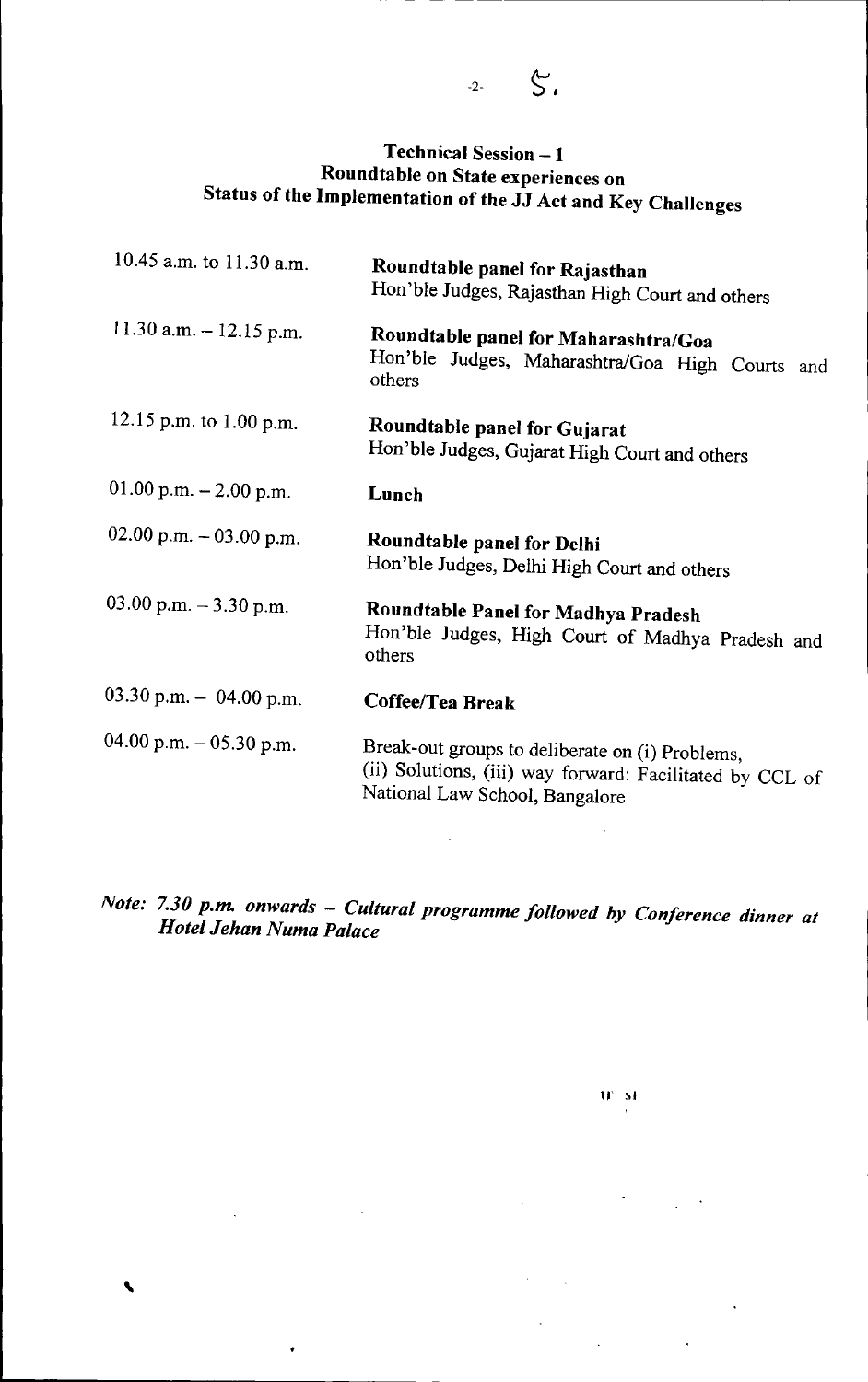Day 2

,

| <b>Technical Session – 2</b> |                                                                                                                                                                                                |
|------------------------------|------------------------------------------------------------------------------------------------------------------------------------------------------------------------------------------------|
| 09.30 a.m. $-$ 09.45 a.m.    | Recapitulation of Day 1 (CCL NLSIU)                                                                                                                                                            |
|                              | <b>Perspective Presentations by Groups</b>                                                                                                                                                     |
| $09.45$ a.m. $-10.30$ a.m.   | Perspective Presentation preferably by Member of<br>the JJB on (i) Problems, (ii) Solutions, (iii) the way<br>forward and making the functioning of the JJBs more<br>effective                 |
|                              | Perspective Presentation by Member of the Civil<br>Society on (i) Problems, (ii) Solutions, (iii) the way<br>forward and making the functioning of the JJBs more<br>effective                  |
| $10.30$ a.m. $-11.15$ a.m.   | Perspective Presentation by Member of the CWC on<br>(i) Problems, (ii) Solutions, (iii) the way forward and<br>making the functioning of the CWCs more effective                               |
|                              | Perspective Presentation by Member of the Civil<br>Society on (i) Problems, (ii) Solutions, (iii) the way<br>forward and making the functioning of the CWCs more<br>effective                  |
| 11.15 a.m. $-11.45$ a.m.     | <b>Coffee/Tea Break</b>                                                                                                                                                                        |
| 11.45 a.m. $-$ 12.30 p.m.    | Perspective Presentation preferably by senior officer<br>on (i) Problems, (ii) Solutions, (iii) the way forward and<br>making the management of institutions under the JJA<br>more effective   |
|                              | Perspective Presentation by Member of the Civil<br>Society on (i) Problems, (ii) Solutions, (iii) the way<br>forward and making the management of institutions<br>under the JJA more effective |

 $\hat{\mathbf{u}}_k$ 

*c,.*

 $\mathbf{v}$